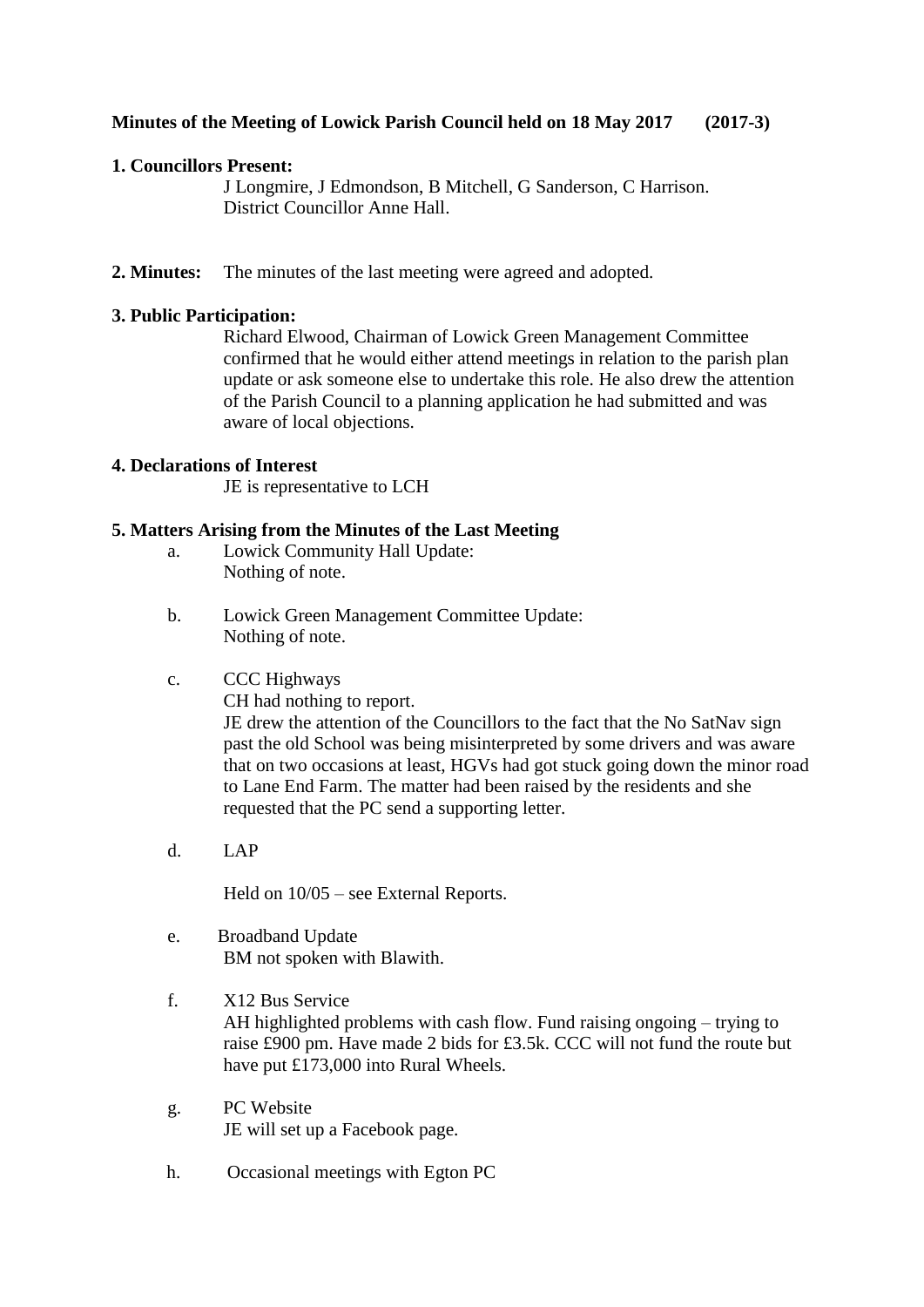JL proposed that item should be taken off the agenda as there has been no further contact from Egton. Agreed unanimously.

- i. Fire Hydrants Report from Watch Manager Ian Westhall. 7 hydrants – some concealed through lack of maintenance and some had to be dug out because of silting. Not able to ascertain flow because not given the authority to test. Map to be purchased.
- j. Parish Plan. Strategy meeting held on 24/04. Agreed to invite representatives from local organisations. Meeting suggested for 06/07. JL to contact and invite representatives.
	- h. Transparency Code

Clerk updated meeting. Rob Dove to contact Kevin Dibble – web master.

### **6. Finance**

| a. General Items                 |           |          |
|----------------------------------|-----------|----------|
| Barclays 18/05/2017              | £5319.42  |          |
| <b>SLDC</b> Precept received     | £ 2500.00 |          |
| Pay CALC Annual Subscription     | £ 132.60  |          |
| Pay AON Insurance Annual renewal |           | £ 304.24 |

**b.** Cashflow sheet circulated

### **c. AUDIT**

- i. Agreed that Clerk ask Ian Currie to act as Internal Auditor
- ii. Meeting to be set up to consider/approve Audit documents

# iii. **Risk Assessment**

Councillors considered the Risk Assessment. They approved and accepted the document prepared and this will be submitted for the Audit

Return.

### iv. **Asset Register**

Councillors considered the Asset Register prepared for the Audit Return. They approved and accepted the document and this will be submitted with the other documents.

### **7. Correspondence**

Clerks & Councils Direct. Bus Timetables. 2 letters re planning application for Brackenrigg

CALC – Appointment of Parish Member for LDNP – South Distinctive Area. Councillors voted their preferences – to be forwarded to CALC.

E Mails – 1, Hopefield Cottages – logged as an enforcement case by SLDC

Planning – Decisions – Lane End Farm approved.